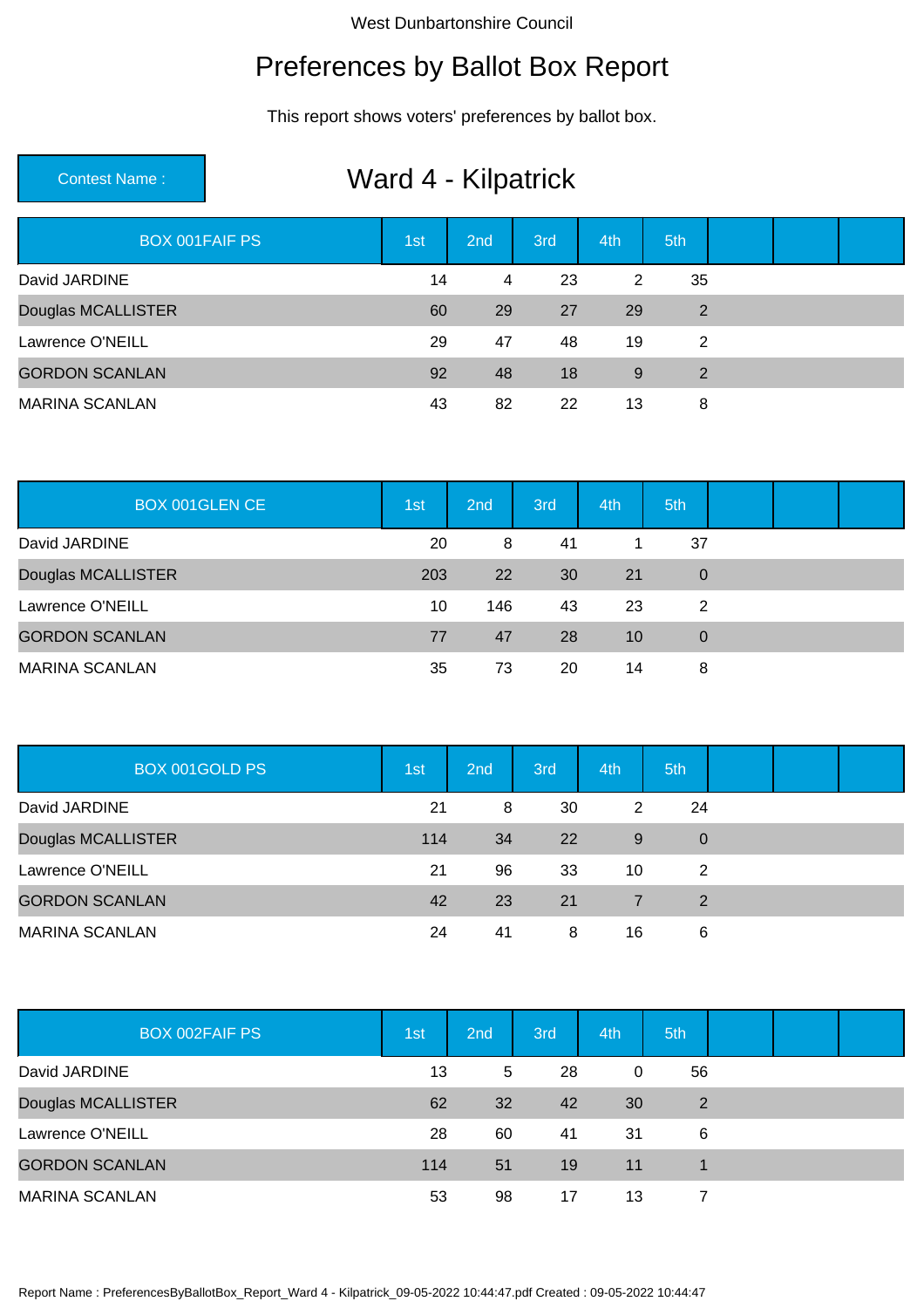#### Preferences by Ballot Box Report

This report shows voters' preferences by ballot box.

# Contest Name : Ward 4 - Kilpatrick

| BOX 002GLEN CE        | 1 <sub>st</sub> | 2nd | 3rd | 4th            | 5th            |  |  |
|-----------------------|-----------------|-----|-----|----------------|----------------|--|--|
| David JARDINE         | 5               | 4   | 29  | 1              | 26             |  |  |
| Douglas MCALLISTER    | 137             | 15  | 28  | 8              | $\overline{0}$ |  |  |
| Lawrence O'NEILL      | 5               | 104 | 22  | 16             | 0              |  |  |
| <b>GORDON SCANLAN</b> | 81              | 30  | 21  | $\overline{7}$ | $\Omega$       |  |  |
| <b>MARINA SCANLAN</b> | 28              | 72  | 11  | 16             | 7              |  |  |

| BOX 002GOLD PS        | 1st | 2nd | 3rd       | 4th | 5th         |  |  |
|-----------------------|-----|-----|-----------|-----|-------------|--|--|
| David JARDINE         | 6   | 6   | 35        |     | 39          |  |  |
| Douglas MCALLISTER    | 158 | 14  | <b>20</b> | 19  | $\mathbf 0$ |  |  |
| Lawrence O'NEILL      | 12  | 132 | 30        | 10  | 2           |  |  |
| <b>GORDON SCANLAN</b> | 67  | 44  | 34        | 8   | 2           |  |  |
| <b>MARINA SCANLAN</b> | 38  | 59  | 11        | 25  |             |  |  |

| BOX 002ST JOSE, 001ST JOSE | 1st | 2nd | 3rd | 4th | 5th |  |  |
|----------------------------|-----|-----|-----|-----|-----|--|--|
| David JARDINE              | 20  | 6   | 28  |     | 57  |  |  |
| Douglas MCALLISTER         | 105 | 53  | 36  | 32  |     |  |  |
| Lawrence O'NEILL           | 48  | 91  | 49  | 28  | 4   |  |  |
| <b>GORDON SCANLAN</b>      | 111 | 56  | 33  | 16  |     |  |  |
| <b>MARINA SCANLAN</b>      | 49  | 98  | 27  | 26  | 12  |  |  |

| BOX 003GLEN CE        | 1st <sup>i</sup> | 2nd | 3rd | 4th | 5th            |  |  |
|-----------------------|------------------|-----|-----|-----|----------------|--|--|
| David JARDINE         | 11               | 4   | 33  |     | 56             |  |  |
| Douglas MCALLISTER    | 202              | 26  | 35  | 15  | $\overline{0}$ |  |  |
| Lawrence O'NEILL      | 15               | 178 | 35  | 36  |                |  |  |
| <b>GORDON SCANLAN</b> | 66               | 32  | 51  | 27  | 3              |  |  |
| <b>MARINA SCANLAN</b> | 26               | 69  | 30  | 37  | 8              |  |  |

Report Name : PreferencesByBallotBox\_Report\_Ward 4 - Kilpatrick\_09-05-2022 10:44:47.pdf Created : 09-05-2022 10:44:47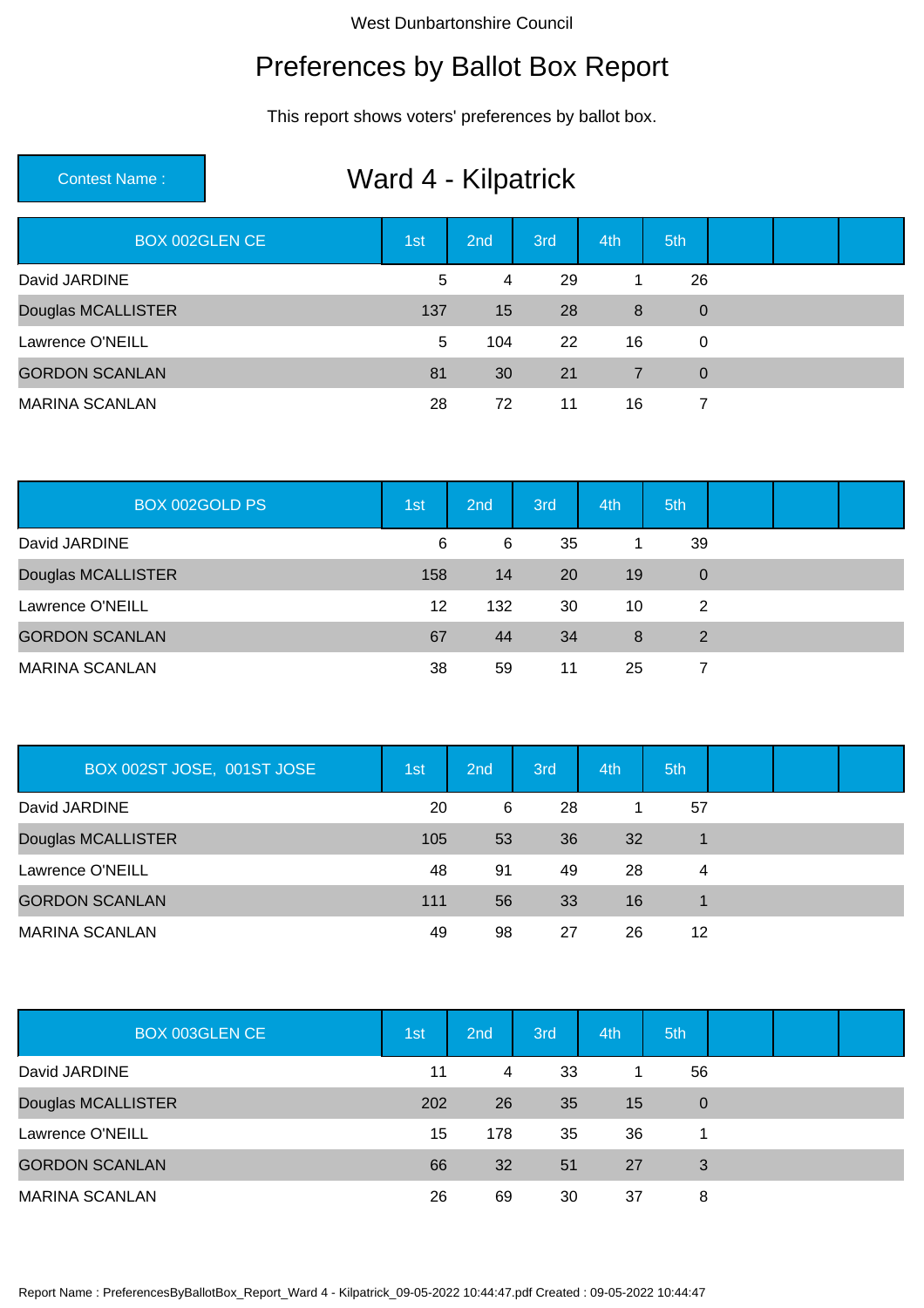### Preferences by Ballot Box Report

This report shows voters' preferences by ballot box.

# Contest Name : Ward 4 - Kilpatrick

| BOX 003GOLD PS        | 1st | 2nd | 3rd | 4th | 5th            |  |  |
|-----------------------|-----|-----|-----|-----|----------------|--|--|
| David JARDINE         | 17  | 4   | 34  | 5   | 28             |  |  |
| Douglas MCALLISTER    | 170 | 26  | 22  | 15  | $\mathbf 1$    |  |  |
| Lawrence O'NEILL      | 14  | 138 | 36  | 17  | $\overline{4}$ |  |  |
| <b>GORDON SCANLAN</b> | 56  | 44  | 24  | 16  | 2              |  |  |
| <b>MARINA SCANLAN</b> | 39  | 58  | 18  | 18  | 8              |  |  |

| <b>BOX 004GLEN CE</b> | 1st | 2nd | 3rd | 4th | 5th         |  |  |
|-----------------------|-----|-----|-----|-----|-------------|--|--|
| David JARDINE         | 8   | 10  | 37  | 1   | 34          |  |  |
| Douglas MCALLISTER    | 213 | 14  | 29  | 10  | $\mathbf 0$ |  |  |
| Lawrence O'NEILL      | 9   | 161 | 31  | 17  | 2           |  |  |
| <b>GORDON SCANLAN</b> | 58  | 34  | 29  | 13  | 3           |  |  |
| <b>MARINA SCANLAN</b> | 24  | 61  | 24  | 26  |             |  |  |

| <b>PV19 POST KIL</b>  | 1st | 2 <sub>nd</sub> | 3rd       | 4th | 5th            |  |  |
|-----------------------|-----|-----------------|-----------|-----|----------------|--|--|
| David JARDINE         | 27  | 7               | 26        | 0   | 25             |  |  |
| Douglas MCALLISTER    | 112 | 33              | <b>20</b> | 16  | $\overline{0}$ |  |  |
| Lawrence O'NEILL      | 14  | 82              | 44        | 10  |                |  |  |
| <b>GORDON SCANLAN</b> | 56  | 34              | 14        | 10  | 2              |  |  |
| <b>MARINA SCANLAN</b> | 31  | 55              | 9         | 10  |                |  |  |

| PV20 POST KIL         | 1st | 2nd | 3rd | 4th | 5th            |  |  |
|-----------------------|-----|-----|-----|-----|----------------|--|--|
| David JARDINE         | 20  | 7   | 28  | 2   | 15             |  |  |
| Douglas MCALLISTER    | 115 | 35  | 21  | 9   | $\overline{0}$ |  |  |
| Lawrence O'NEILL      | 24  | 102 | 34  | 10  |                |  |  |
| <b>GORDON SCANLAN</b> | 52  | 28  | 14  |     | 2              |  |  |
| <b>MARINA SCANLAN</b> | 24  | 49  | 10  | 9   | 6              |  |  |

Report Name : PreferencesByBallotBox\_Report\_Ward 4 - Kilpatrick\_09-05-2022 10:44:47.pdf Created : 09-05-2022 10:44:47